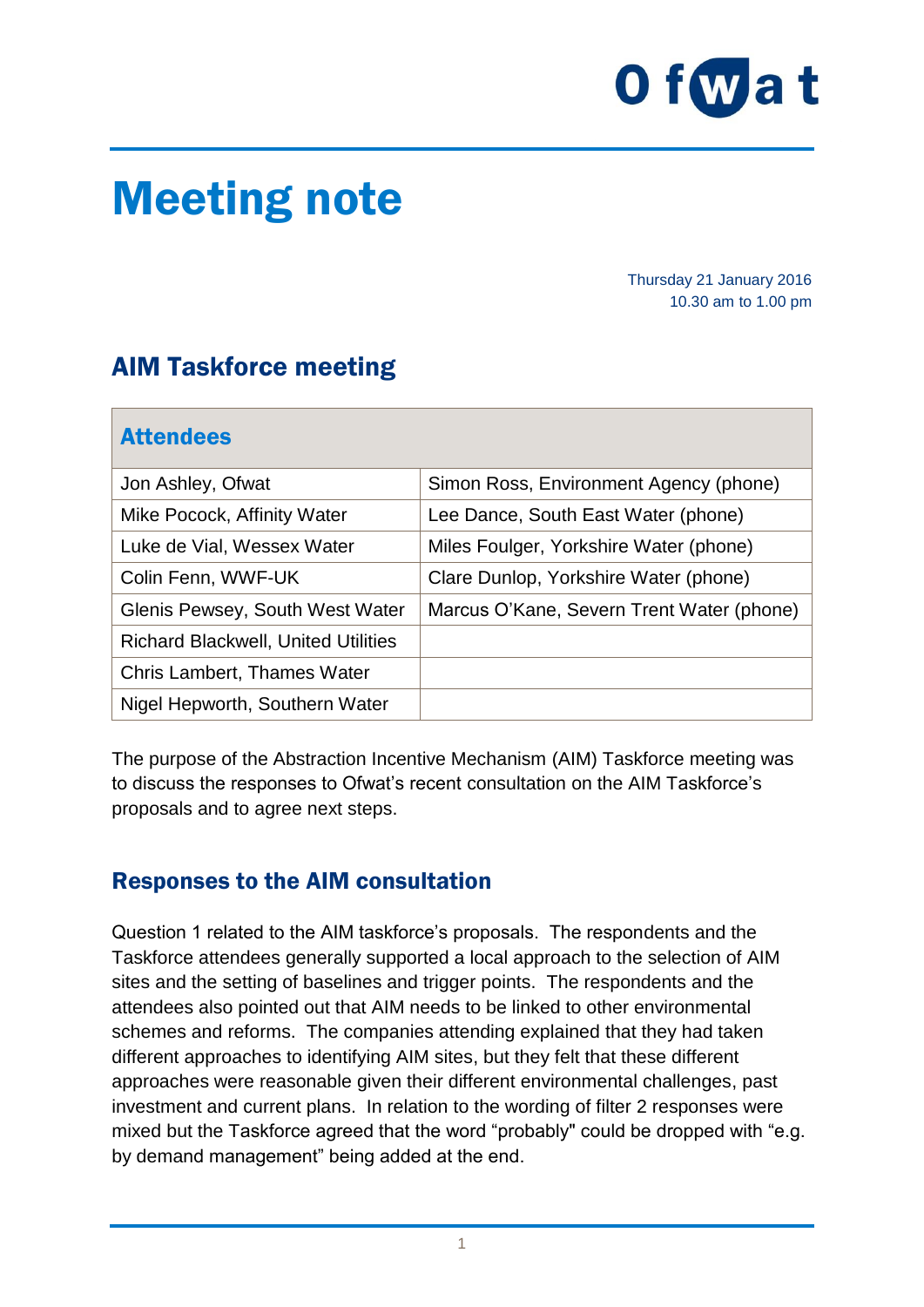Question 2 related to defining filter 3 of the AIM Taskforce's proposals more precisely. A number of responses stated and the consensus of the Taskforce meeting was that the sub-filters used as part of Filter 3 need to be transparent to stakeholders. Respondents generally felt that Filter 3 needed to be flexible to deal with local and site-specific issues.

Question 3 asked about the number of AIM sites companies had proposed. The three environmental NGOs who responded to the consultation felt that companies as a whole were being unambitious. The majority of company respondents considered the number of AIM sites companies proposed to be about right. The company members of the Taskforce considered the number of sites reflected that a lot of measures have been taken to reduce abstraction problems and that the AIM is not an appropriate mechanism to deal with some abstraction problems e.g. long-term abstraction impacts. WWF-UK still felt some companies were being unambitious in the number of sites proposed for the AIM.

Question 4 asked about whether companies should engage with their CCGs on their selection of sites for the AIM. Generally respondents agreed that companies should consult with their CCGs, although five respondents cautioned that CCGs often do not include many environmental experts and so might not be well placed to challenge a company effectively. Some respondents suggested that companies could engage with local Catchment Based Approach (CaBA) partnerships or other local organisations on their selection of sites. Taskforce members added that there are existing engagement processes in, for example, water resource management plans which could be used to engage on the AIM sites.

Question 5 related to the publication of companies' reasons for rejecting sites for the AIM. Respondents to the consultation favoured publishing these reasons by a ratio of 3 to 1. Some Taskforce members suggested publishing the reasons for including sites in the AIM rather than rejecting sites would be more appropriate. Company members of the Taskforce considered the October 2013 lists of sites to contain errors and be out of date which made it a poor benchmark to justify exclusions from.

Question 6 asked about the Taskforce's reporting and monitoring proposals. The vast majority of respondents supported the Taskforce's proposals. One company considered that the AIM was too restrictive and did not allow for other solutions to environmental problems such as managing flows from reservoirs or river morphology. Some company Taskforce members were concerned about how the proposals relate to companies with no AIM sites and whether they could give a negative impression of those companies. Other company Taskforce members wanted to clarify how AIM related to existing abstraction-related performance commitments.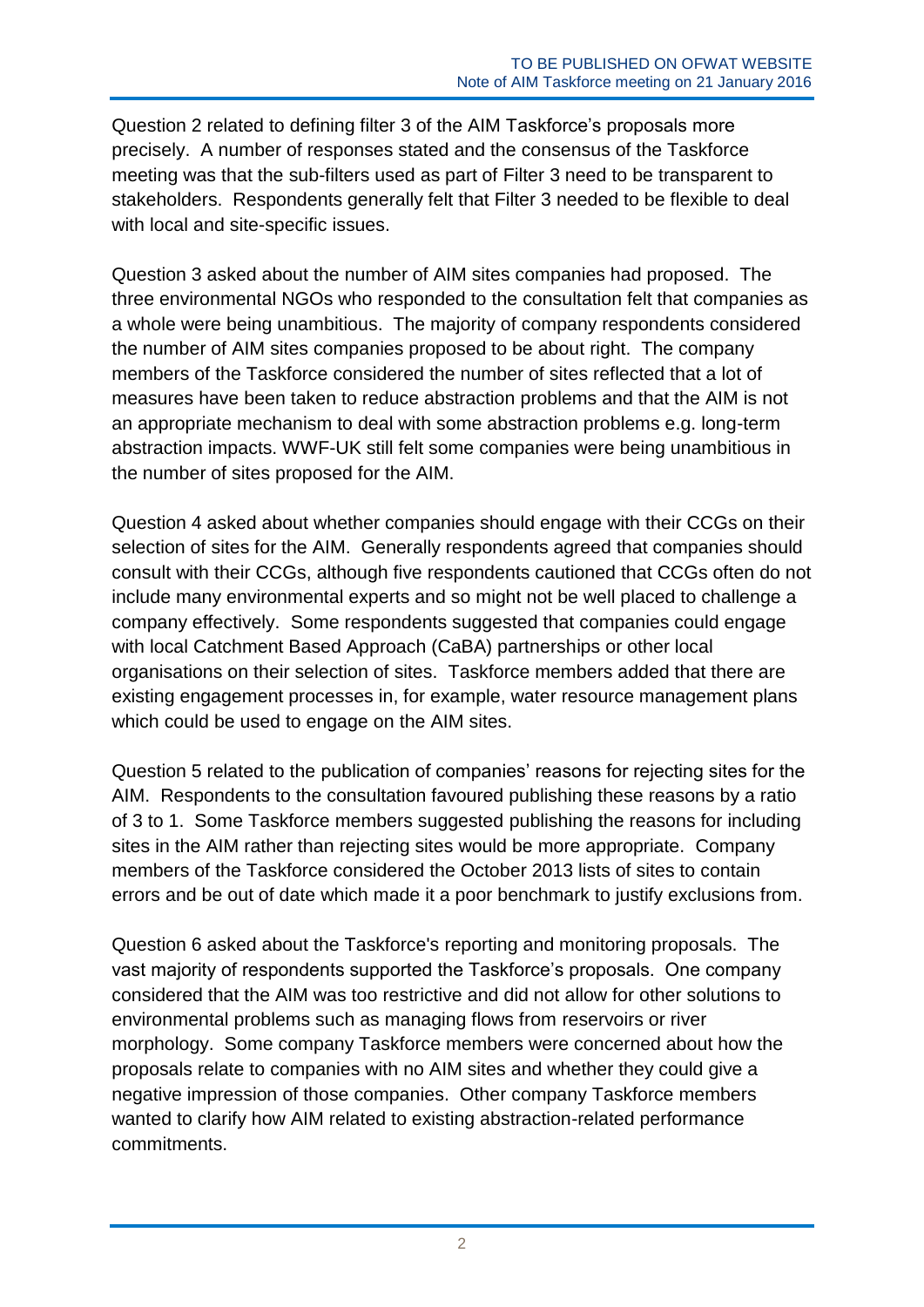Question 7 related to companies publishing information on AIM sites, triggers and baselines. Respondents supported publication by a ratio of just under 3 to 1. Those not supporting publication generally thought the information was too technical for customers. Some respondents thought publication should be alongside other abstraction-related information.

Question 8 asked about whether the AIM should be used as a comparator. Respondents and the Taskforce attendees generally thought that the comparing AIM performance was too difficult and not meaningful because of companies' varying environmental challenges, past investment and current environmental policies. Respondents and Taskforce attendees also generally thought that the AIM should only be reported as part of a suite of information on environmental performance. Several respondents pointed out that AIM does not work as a comparative tool for companies with no AIM sites. One attendee argued that the AIM was inherently a financial tool to rebalance a company's incentives to reflect environmental and customer values rather than a reputational tool or a tool for inter-company comparisons.

Question 9 related to whether Ofwat should publish AIM scores. Responses were similar to question 8, although several respondents supported publishing AIM scores as part of a wider suite of information on environmental performance.

Question 10 asked about the future development of the AIM. Some respondents argued that the AIM should be less needed, or not needed at all, as environmental improvements are implemented through other programmes over time. Some respondents were concerned about how the AIM fits with upstream markets, other Ofwat incentives and abstraction reform. Some respondents mentioned that we need to learn the lessons of reputational AIM before deciding about the future of the AIM. Two respondents thought a financial version of the AIM could create perverse incentives. By contrast some respondents favoured a financial version of the AIM. Some Taskforce attendees thought the need for the AIM would decline over time, whereas others thought there was always a role for the AIM when companies wanted to go beyond their statutory requirements to help address stakeholder concerns.

## Next steps in relation to the AIM

Ofwat explained that it would reflect on the consultation responses. Ofwat planned to issue draft guidelines for how the AIM would operate to Taskforce members for comment in mid-February with a final version published in March.